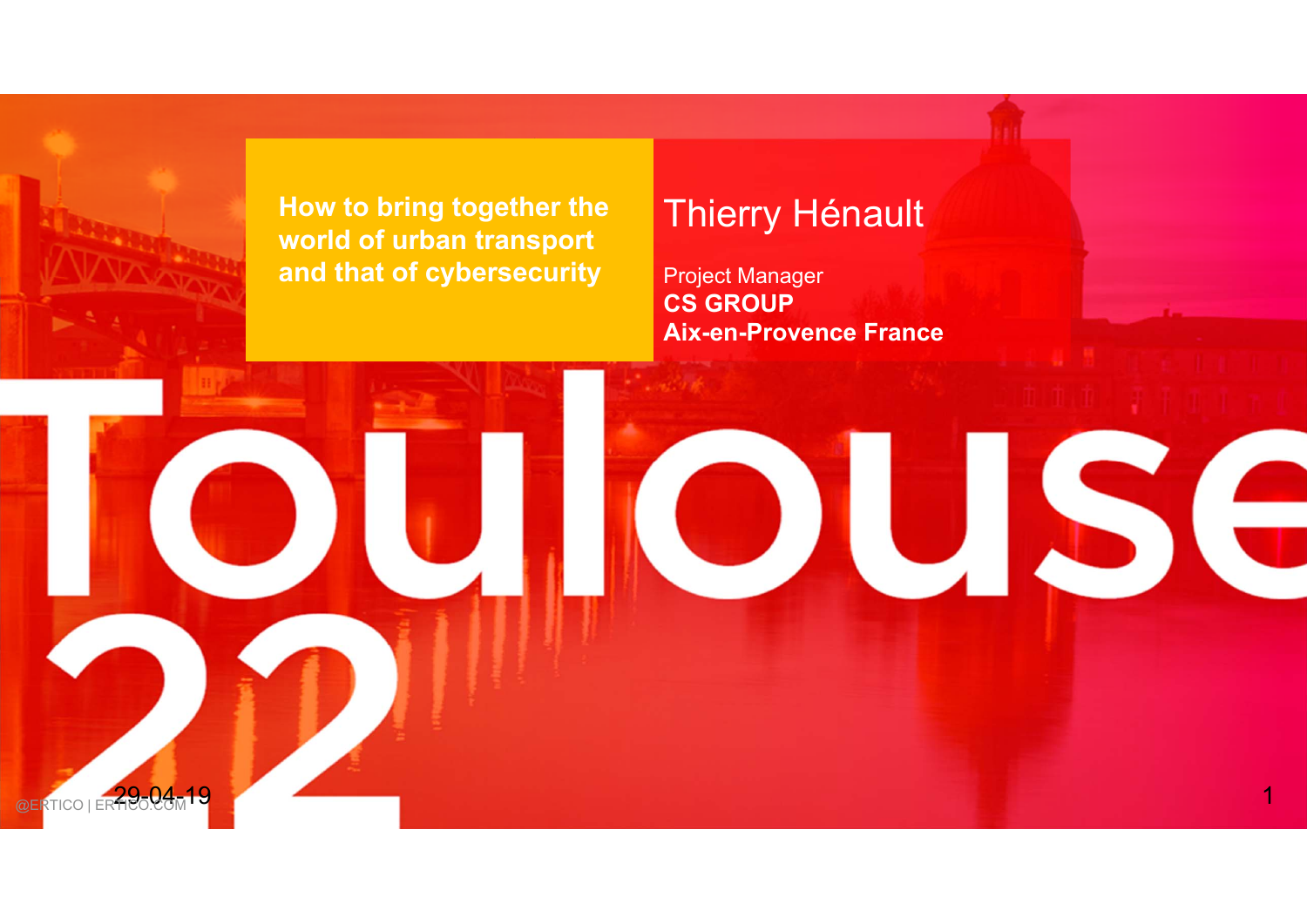### *Multi Modal transport systems vs Cybersecurity*

- ITS sector evolution, revolution
	- Societal
	- Technical
		- Accessibility
		- New modes
		- MaaS
	- Regulation
- CyberSecurity
	- **From** "Niche domain" for experts
	- **To** Mainstream domain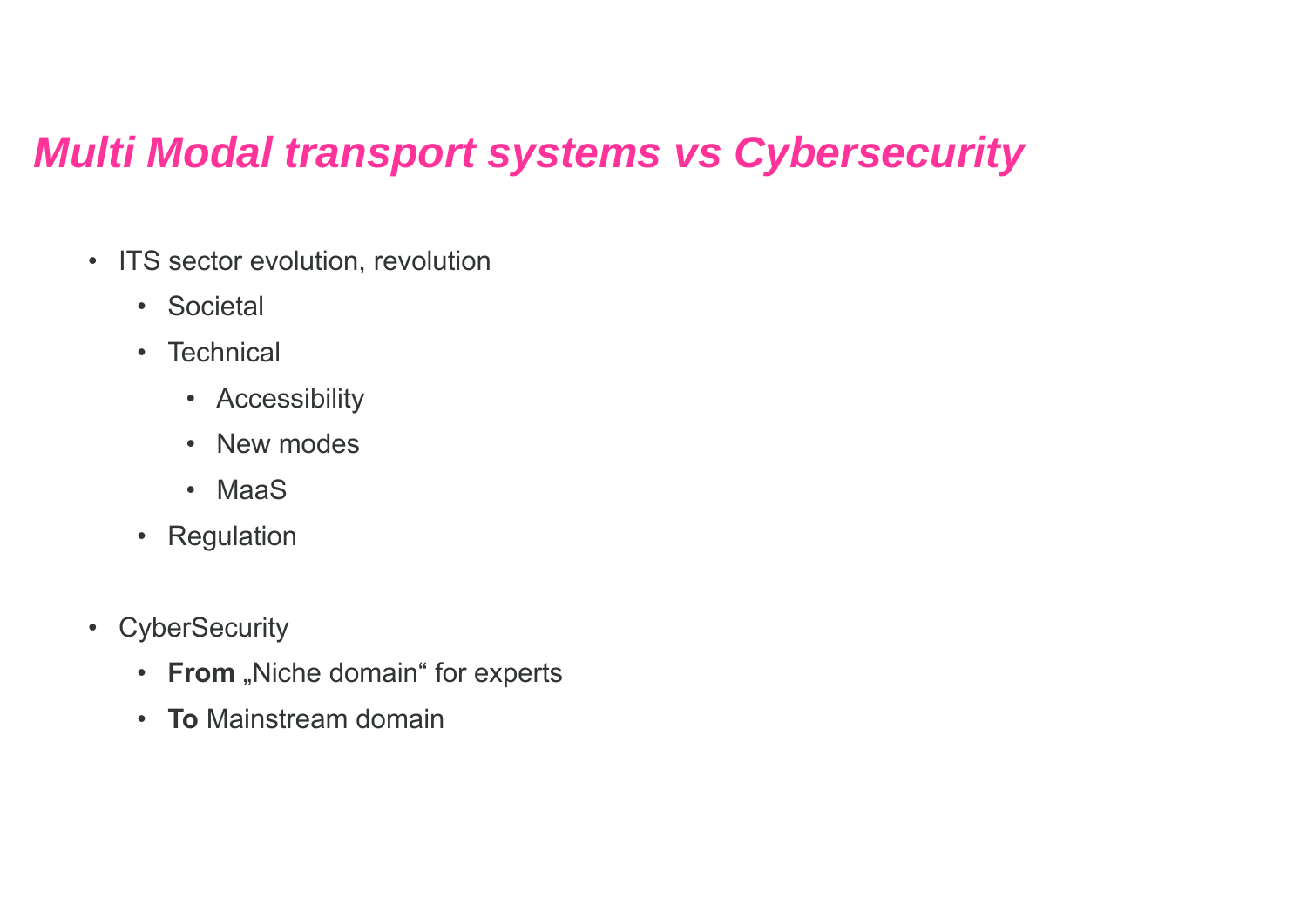### *2 worlds of Standardisation*

- **ITS**
	- CEN
		- Transmodel
		- SIRI
		- NeTEx
		- …
	- Private efforts
		- Mobility Data Suite
			- GTFS
			- GTFS/RT
			- GBFS
- **Cybersecurity**
	- ISO Efforts
		- ISO 27000 serie
		- Common Criteria
	- European Effort
		- ENISA
			- EUCS
	- National Efforts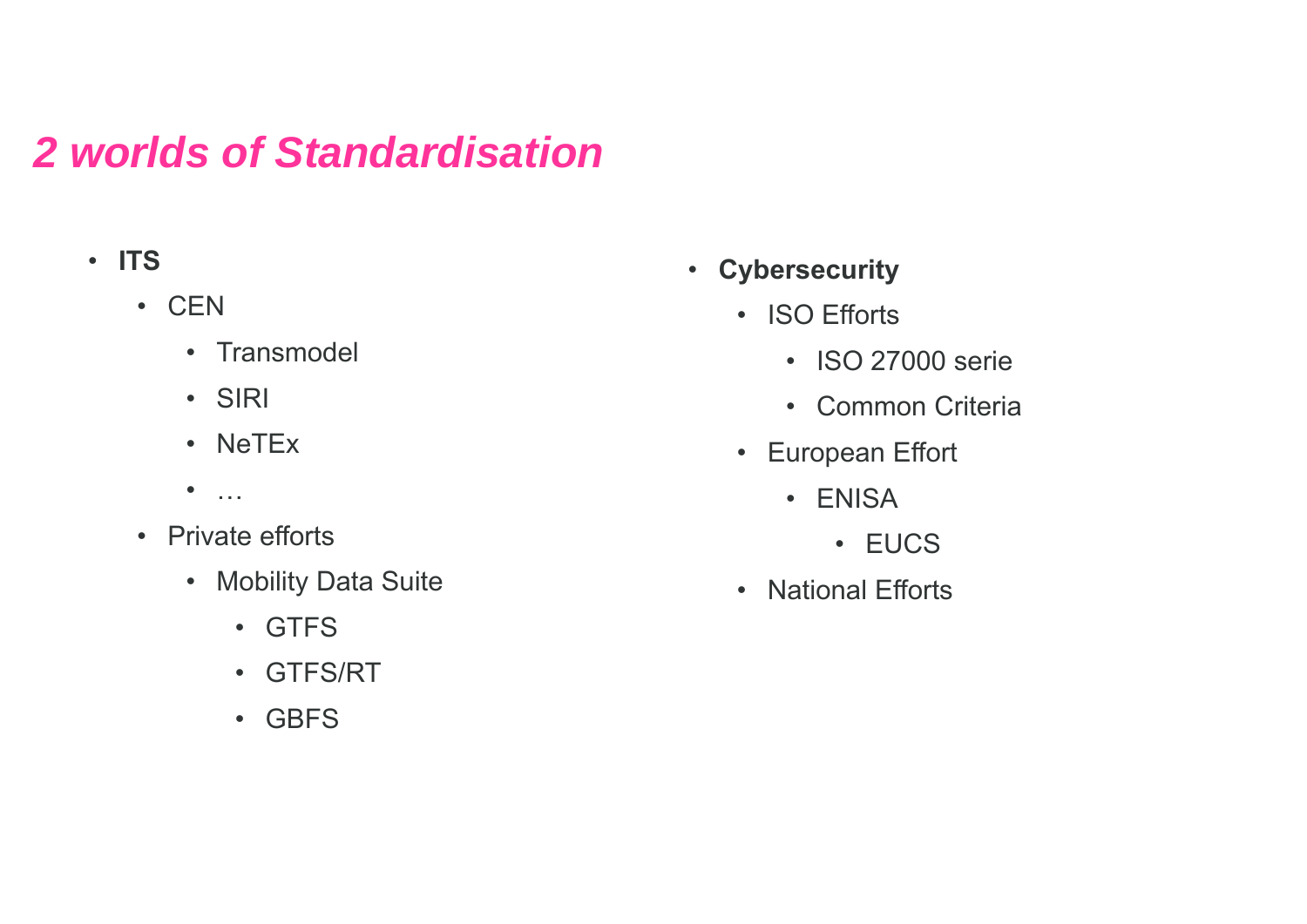#### *Multi modal Transport Systems (MTPS) specificities*

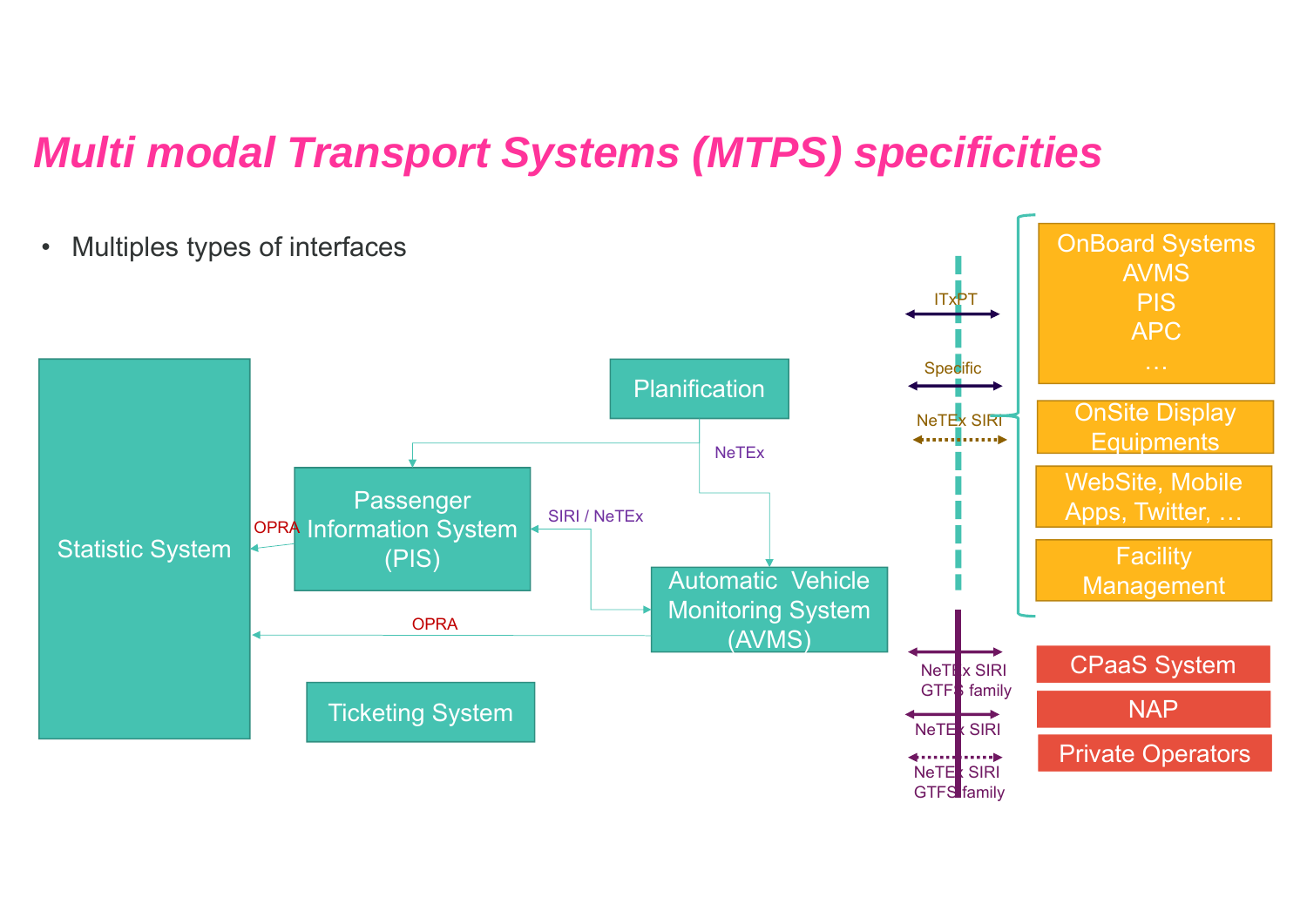# *Multi modal Transport Systems specificities : Basic Assets*

•**MPTS system specificities analysis on <sup>a</sup> Cybersecurity perspective**

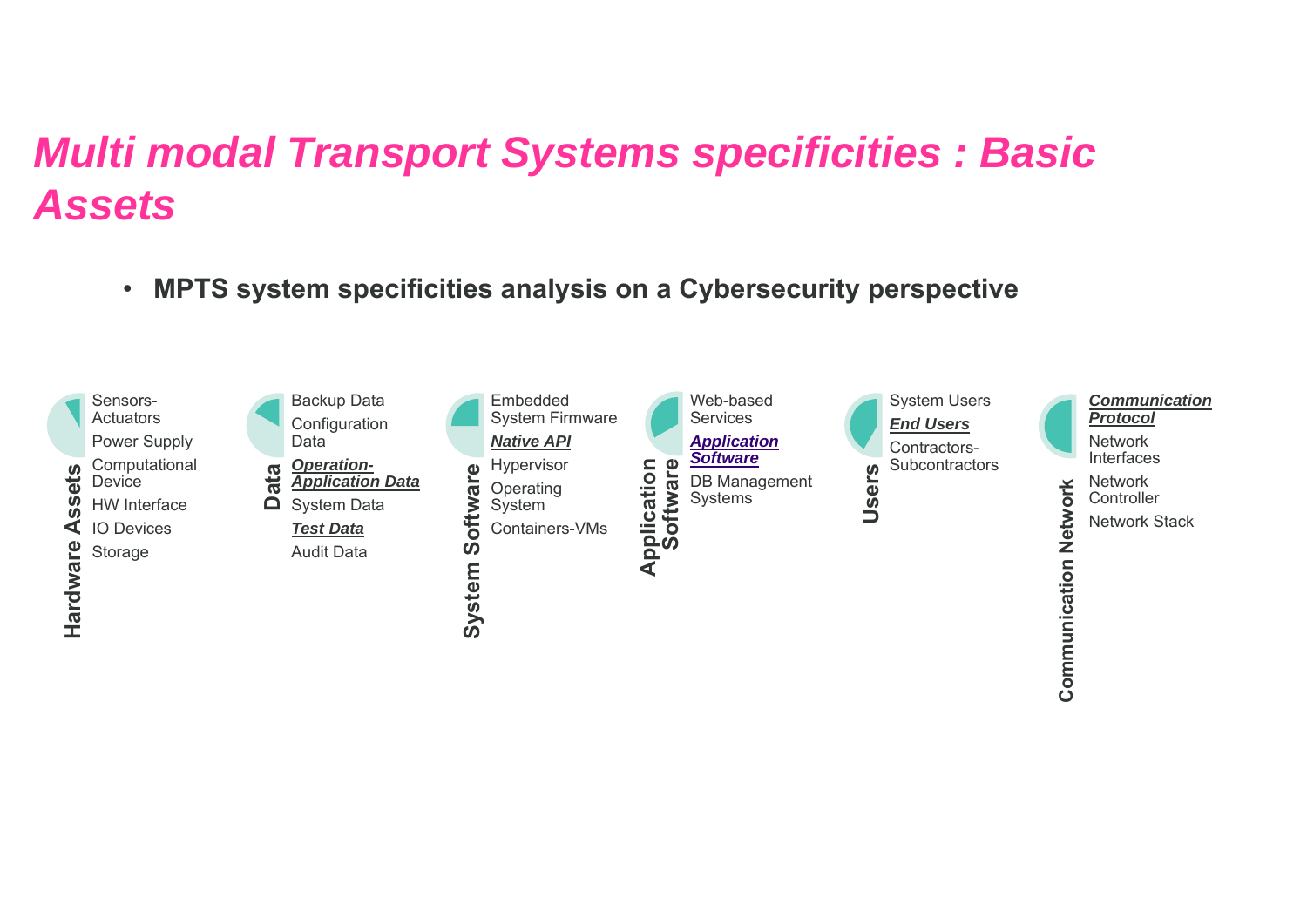# *Multi modal Transport Systems specificities : Cybersecurity Analysis*

"Market Survey"



- Labelling
- Public Transport **Standards**
- CyberSec Standards

**MPTS Specificities** 

- Business / functions / Technical identification
- Vulnerabilities identification
- MTPS Specific requirements elicitation
- Recommendations for labelling
- Considering Existing labelling process
- Specific MPTS requirements
- Proposal for MPTS **CyberSec Standard**
- Addemdum to existing **Standards**
- Based upon Specific MPTS requirements